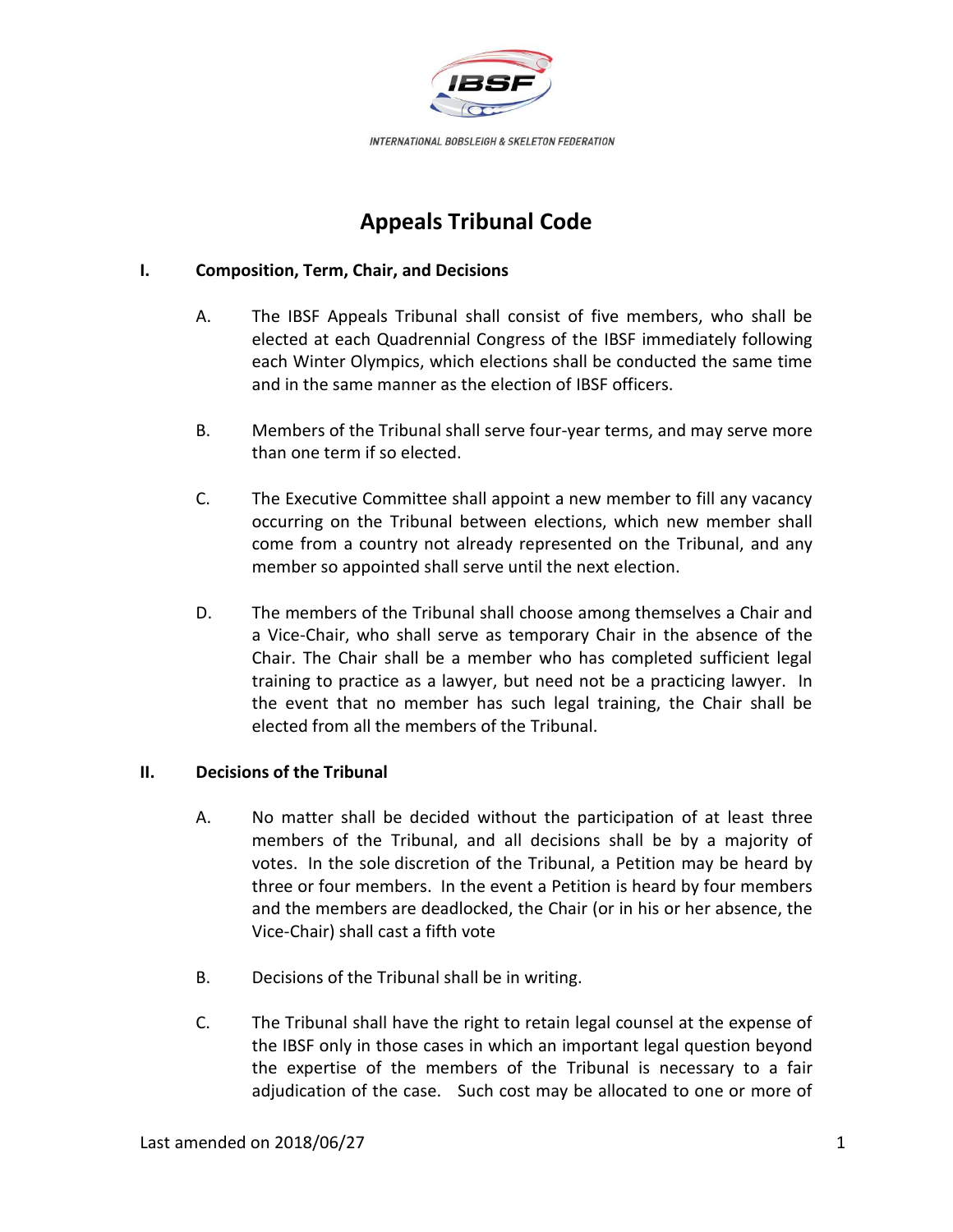the parties as part of the costs of the proceeding in accordance with the provisions below.

### **III. Compensation of Members of the Tribunal**

No member of the Tribunal shall receive compensation for serving on the Tribunal. Members of the Tribunal may receive reimbursement of reasonable travel expenses related to Tribunal's and IBSF business. A member of the Tribunal shall not be deemed to be receiving compensation for serving on the Tribunal merely because the member receives compensation for serving as an employee of or consultant to a Member of IBSF or for some other person or entity conducting IBSF business, so long as the member of the Tribunal does not receive additional compensation for serving on the Tribunal.

### **IV. Jurisdiction**

- A. The Tribunal shall hear all disputes in the first instance in the following cases:
	- i. All disputes between Members;
	- ii. All disputes between a Member and the Congress;
	- iii. All disputes between a Member and the IBSF;
	- iv. All actual disputes concerning the interpretation or enforcement of the IBSF Statutes, but no decision shall operate to change a prior ruling made in the field of play.
	- v. All disputes between or among athletes, officials, persons participating in IBSF activities, and/or Members concerning IBSF matters, except as excluded below.
- B. The Tribunal shall hear all appeals from the following decisions:
	- i. Decisions of the Executive Committee or any other standing committee in which the IBSF Statutes grant a right to appeal to the Tribunal;
	- ii. Any decision of the Executive Committee or any standing committee imposing sanctions on an athlete or Member.
	- iii. Any decision of the Executive Committee concerning the right of particular individuals to appear at the IBSF Congress as the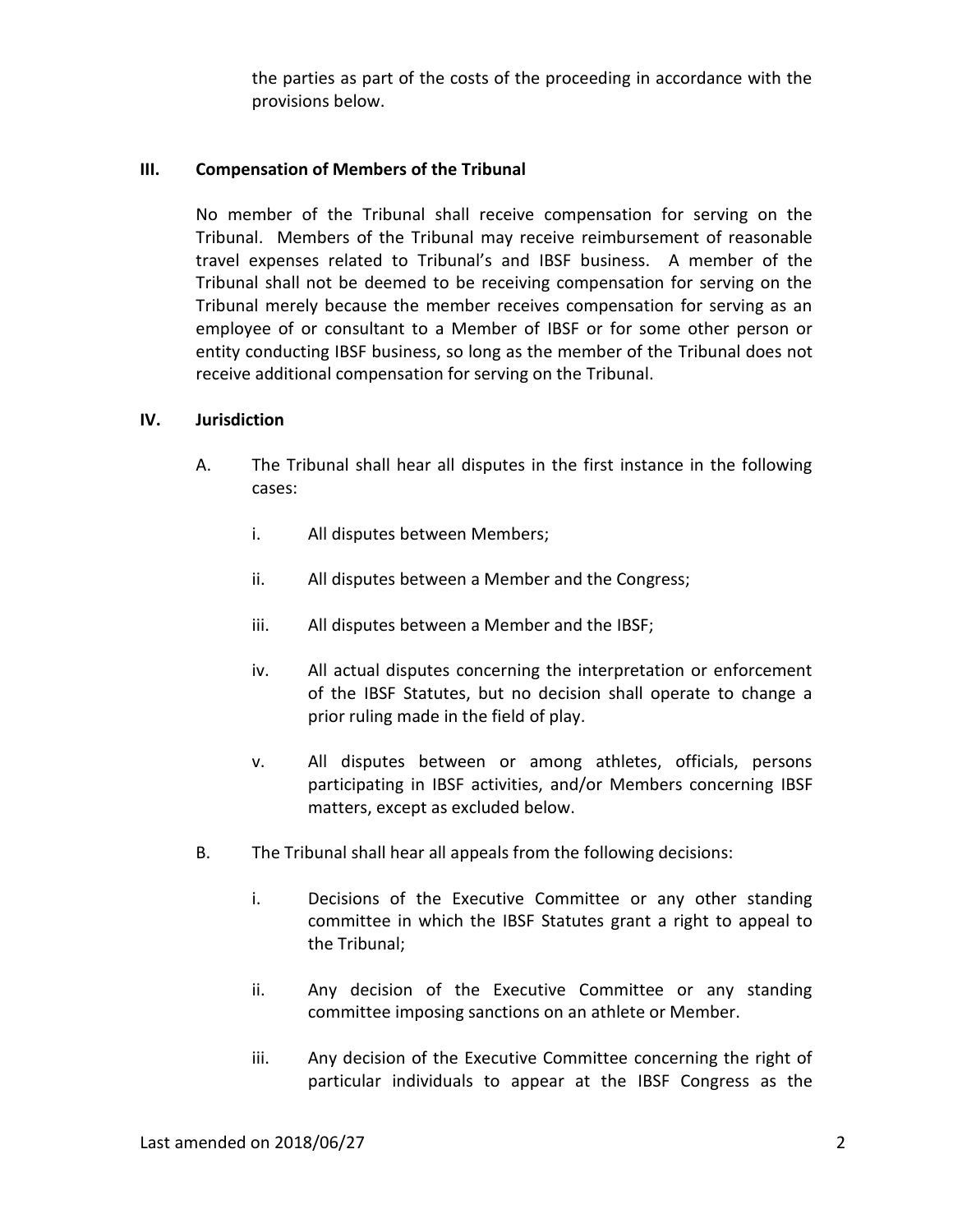recognized representatives (or delegates) of any Member, except to the extent set out below.

- C. The Tribunal is designated as the "Appeal Body" pursuant to Section 12.2 of the International Standards for Protests and Appeals promulgated by the International Paralympic Committee (February 2018). As such Appeal Body:
	- i. The Tribunal shall have jurisdiction over appeals concerning alleged procedural errors made in respect of the allocation of a Sport Class and/or Sport Class Status as a consequence of which an Athlete has been allocated an incorrect Sport Class Status.
	- ii. In its capacity as Appeal Body, the Tribunal shall have such additional and/or different jurisdiction and limitations as provided in the International Standards as they may be amended from time to time.
	- iii. Pursuant to Section 13.4 of the International Standards, the Tribunal's decision on any appeal within its jurisdiction shall be final and not subject to appeal to the Court of Arbitration for Sport.
	- iv. When acting as the Appeal Body, the Tribunal shall follow all applicable procedures and rules of the International Standards.
- D. The Tribunal shall have no power to hear and shall not exercise jurisdiction over the following matters:

i. Any matter involving allegations of violations of the IBSF Anti-Doping Code except as set out in such Code.

- ii. Any matter concerning a ruling within the discretion of IBSF officials or a jury that involves the "field of play" during (or related to) a bobsleigh or skeleton contest.
- iii. Any other matter over which the Executive Committee or another competent body is given exclusive jurisdiction by the IBSF Statutes.
- iv. Any dispute among individuals who belong to the same Member in those cases in which the Member provides a dispute resolution procedure.
- v. Any matter purely concerning the legality or propriety of the internal operation of any Member under the laws of the country under which that Member is organized, except that the Tribunal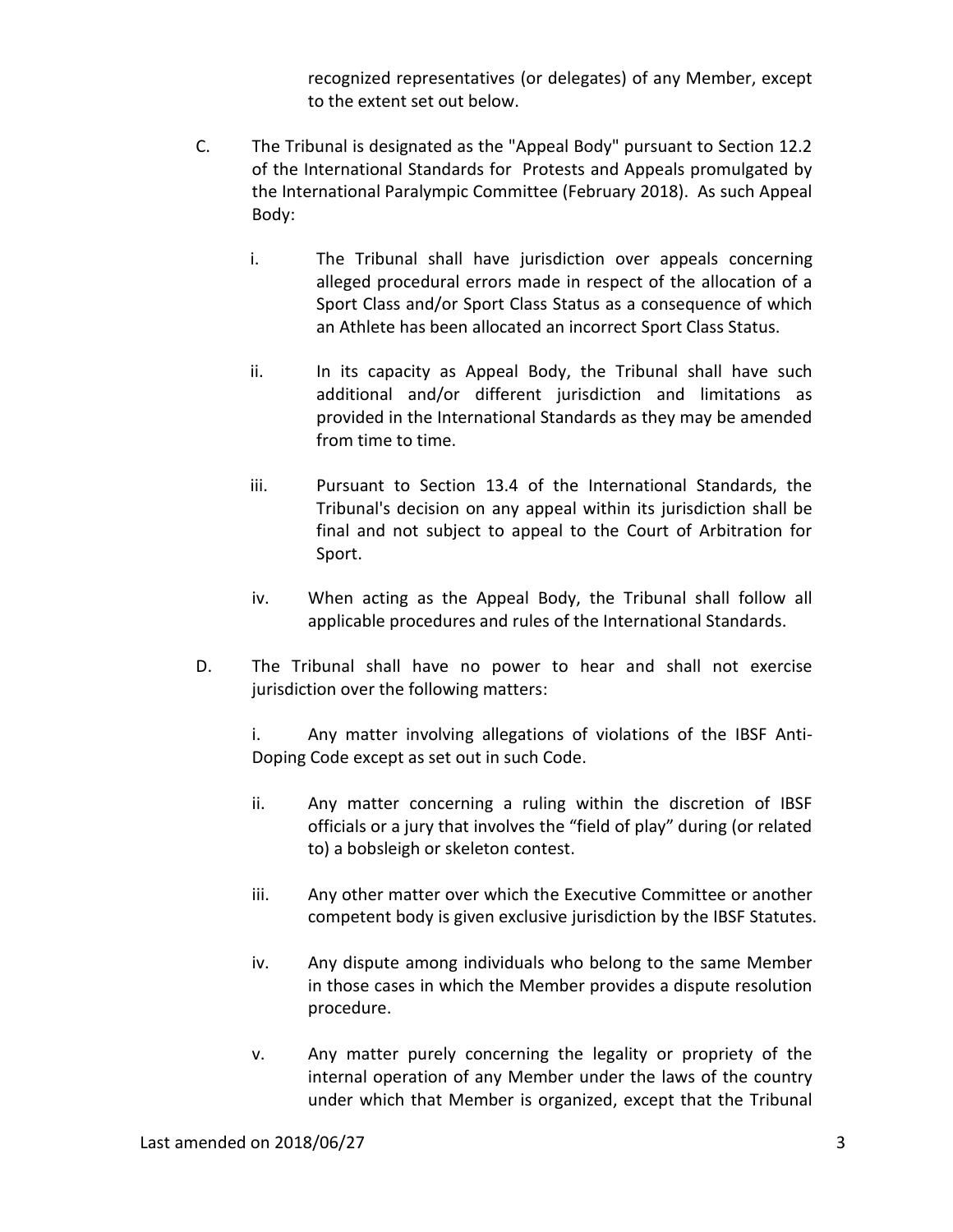shall have jurisdiction to hear any appeal from a decision of the Executive Committee concerning the right of particular individuals to appear at the IBSF Congress as the recognized representatives of any Member.

### **V. Procedure on Petitions**

- A. Any person whose rights are affected by a matter within the jurisdiction of the Tribunal may file a Petition with the Tribunal through the Secretary General of the IBSF, who shall forthwith transmit the Petition to each member of the Tribunal with an advisory copy to the Vice President of Legal Affairs of the IBSF. The filing fee shall be CHF 500, and no matter shall be considered duly filed until IBSF receives both the Petition and the filing fee.
- B. Upon receipt of a Petition, the Tribunal shall decide within ten business days whether the Petition alleges a matter within the jurisdiction of the Tribunal, and if so, what additional parties are required for a complete and fair adjudication of the Petition. If the Tribunal accepts jurisdiction over the Petition, it shall direct the Secretary General of IBSF to serve the Petition on such additional parties as the Tribunal deems necessary, and the Tribunal shall specify a date certain by which such additional parties shall answer the Petition.
- C. The Tribunal shall thereafter impose such procedures for written submissions, the collection of documentary and testimonial evidence, and such other hearings as the Tribunal may deem just. A party shall not be denied the reasonable opportunity to present evidence, except that no party shall have the right to demand a telephonic or in-person hearing except upon the deposit of funds sufficient to cover the cost of such hearing, which deposit shall be set by the Tribunal.

## **VI. Conflicts of Interest**

- A. No member of the Tribunal shall participate in the consideration or determination of any matter in which such member has a conflict of interest or reasonably may be perceived as having such conflict, even in the absence of an actual conflict. The fact that a member of the Tribunal is a resident of a country in which a party resides, organized, or does business shall not itself constitute an actual conflict or appearance of a conflict unless the member of the Tribunal has some additional relationship with the party at issue that creates an actual conflict or the appearance of a conflict.
- B. The Chair of the Tribunal serves as an *ex officio* member of the Ethics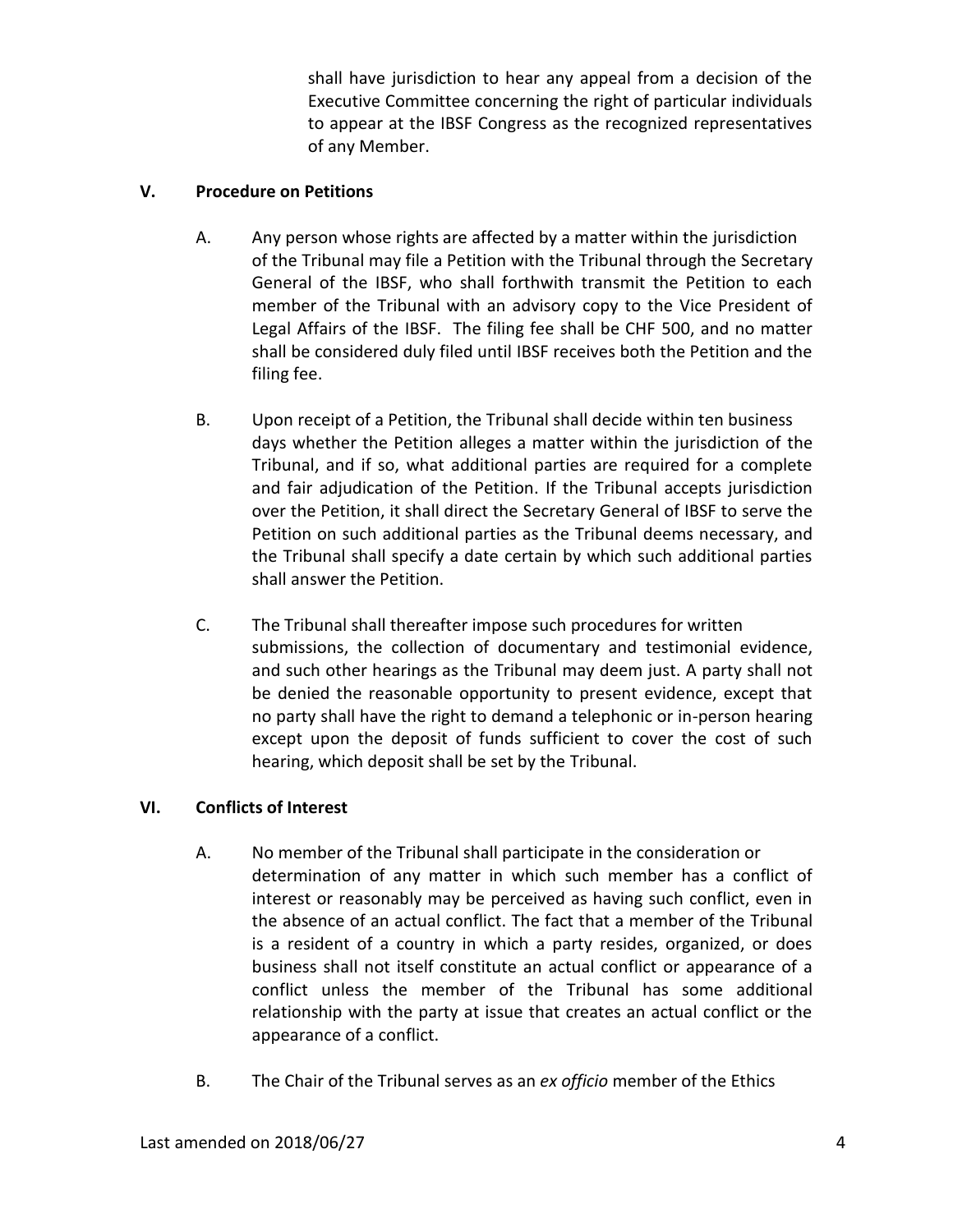Committee and is therefore necessarily involved to some degree in recommendations by the Ethics Committee to the Executive Committee. The Chair of the Tribunal shall not participate in considering or deciding any appeal from a decision of the Ethics Committee imposing sanctions (or declining to impose sanctions) on any person for the violation of the Code of Ethics where the Executive Committee received a recommendation for specific sanctions from the Ethics Committee. The Chair shall not be excluded from considering or deciding an appeal where the Ethics Committee made a general recommendation to the Executive Committee concerning an alleged violation of the Code of Ethics but did not recommend the imposition of specific sanctions.

### **VII. Expenses of Hearings**

As part of any decision, the Tribunal may direct that one or more parties bear the expenses of proceedings before the Tribunal including the expenses of Tribunal members, administrative staff, and any expenses of the parties (excluding attorneys' fees). Nothing in this Code shall permit the Tribunal to order that one party must pay the attorneys' fees of any other party, but the Tribunal shall have the power to order that one party shall pay reasonable travel and other out-of-pocket costs of other parties to a case, including but not limited to the initial filing fee. In appropriate cases, the Tribunal may order that IBSF refund the filing fee to the party bringing the case.

#### **VIII. Sanctions**

The Tribunal shall have the power to impose the following sanctions for violations of IBSF Statutes:

- A. Warnings;
- B. Official Reprimands;
- C. Disqualification from IBSF office;
- D. Monetary Fines not exceeding CHF 5,000, except that the Tribunal may revise monetary fines imposed by the Executive Committee to the extent of the Executive Committee's authority.
- E. Suspension or disqualification from participation in IBSF-approved sports contests;
- F. The voiding of any action taken in violation of IBSF Statutes or other applicable law;